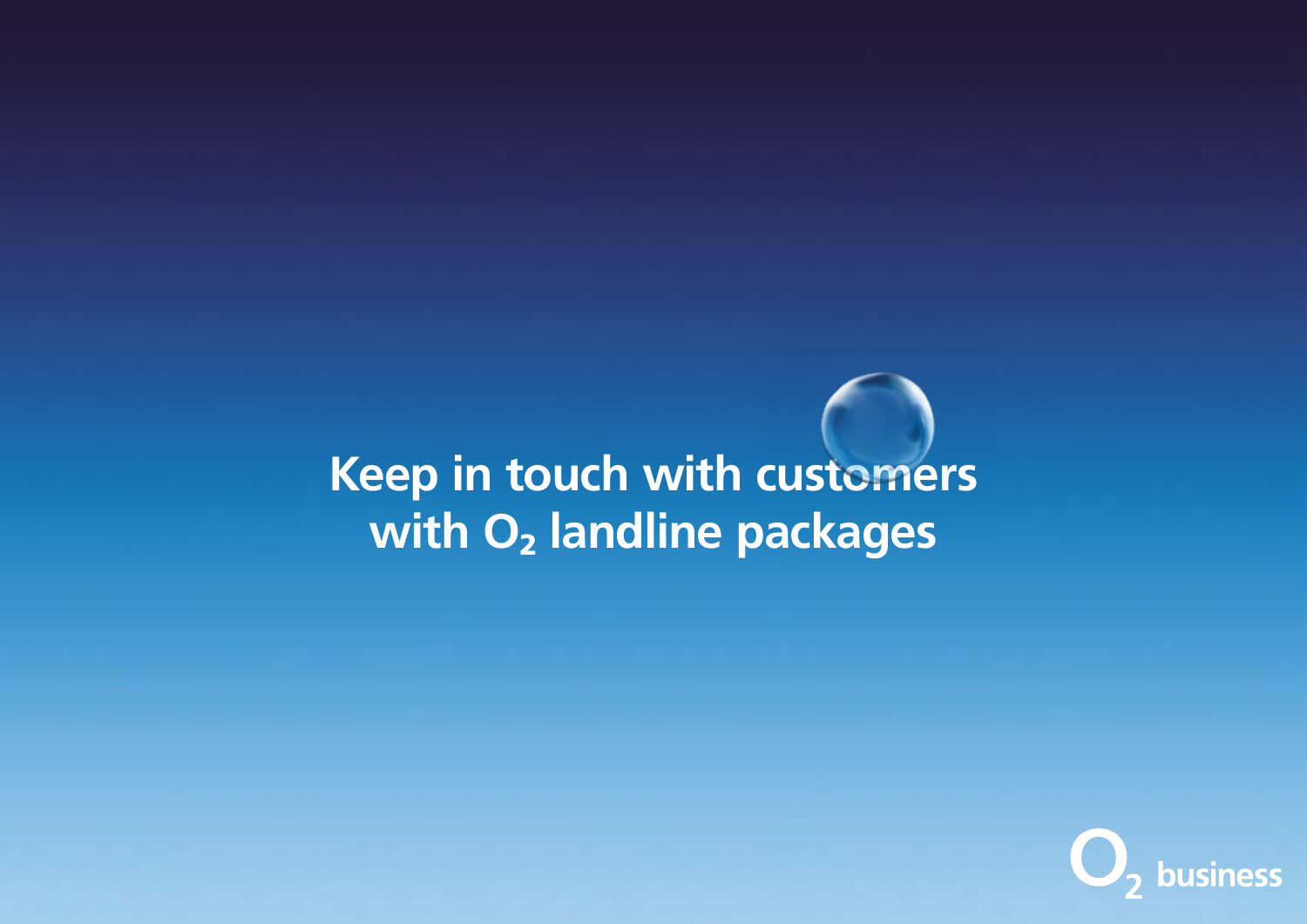# Want to keep in touch with customers? Work smarter? Save money?

We've got a great choice of new landline options to help you do just that. They're reliable, great value and come with all the support you need, every hour of every day. And if you're already an O<sub>2</sub> customer, you can save even more.

### Low cost landlines.

Challenge us to see how much you could save by transferring your landline to O2. Try our independent Tariffcom tool online to see how much you can save [here](https://www.o2.co.uk/business/products/business-landline  ).

We know one size doesn't fit all, so we have a range of landline packages to suit you. With prices lower than ever, our packages can save you money.

- We've got the tariffs and flexibility to suit your business needs
- We can set up Inbound Numbers (0800, 0845) to help you handle incoming calls more efficiently.

# Switching is easy

From start to finish, you'll have one point of contact for everything. And once you've switched you can manage everything online and in one bill.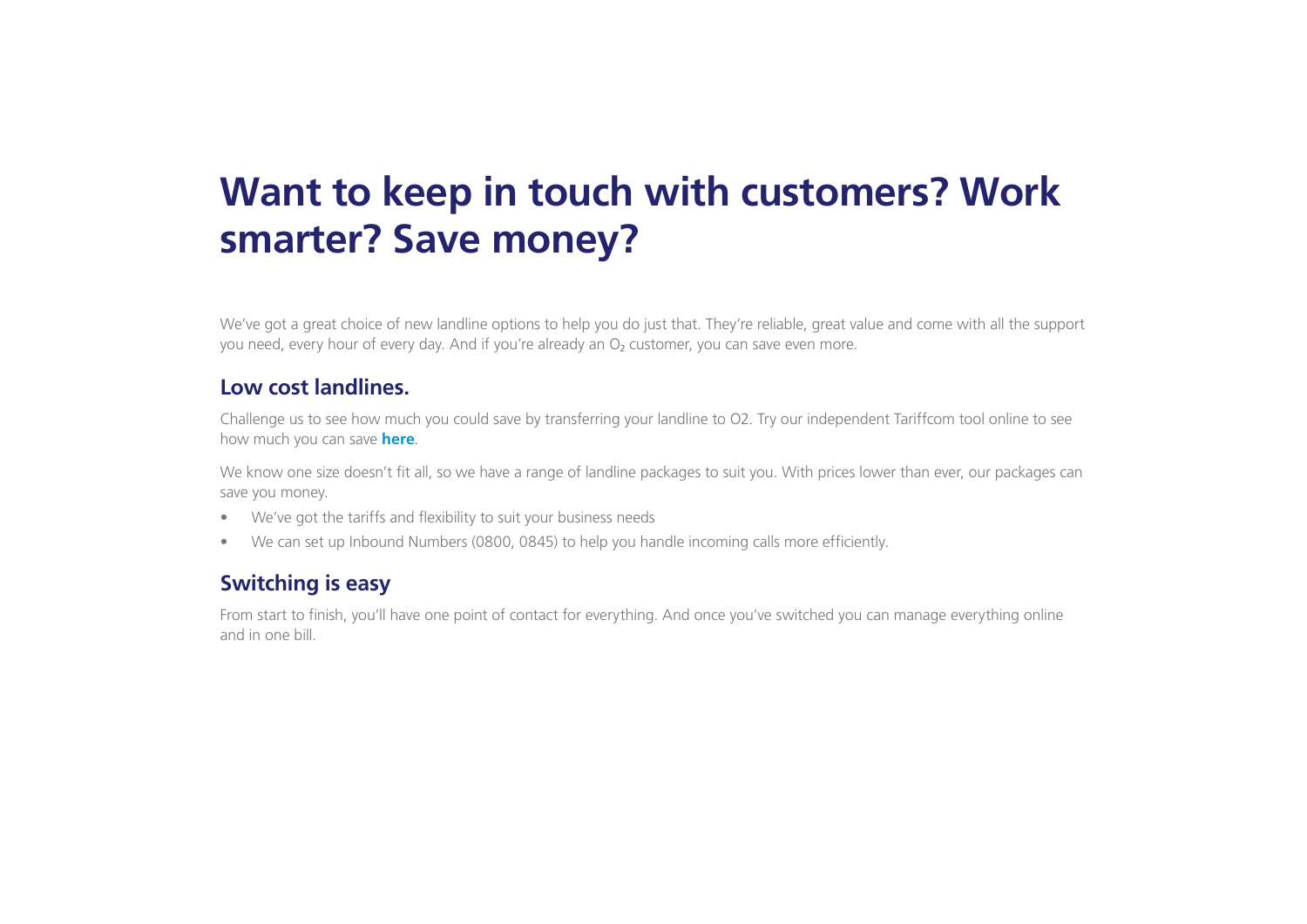# What's available?

- Single landlines one number, one line (analogue)
- Multiline landlines one number, two or more lines (analogue)
- ISDN2 two channels on one line for voice, data or fax
- **ISDN30** 8 to 30 channels on one line
- Calls only if you're in a contract with BT you can move your call charges to us and pay BT for the line.

# The benefits of being with  $O<sub>2</sub>$

- We'll always let you know what you're spending. With My O<sub>2</sub> Business, it's quick and easy to keep track of what you're spending
- 24-hour, UK-based call centre offering free support to business customers
- Local support available from our Gurus across our  $O<sub>2</sub>$  stores in every major city and many large towns.

## Monthly line rental

| Product                | No. of inclusive<br>minutes to $O2$ mobiles | Price O <sub>2</sub> customers<br>(line rental per line) | Price<br>non O <sub>2</sub> customers | Inclusive care |
|------------------------|---------------------------------------------|----------------------------------------------------------|---------------------------------------|----------------|
| Single Landline        | 0                                           | £11.50                                                   | £14.50                                | Level 1        |
| Mutiline Landline      | 0                                           | £12.75 (2-4 lines) $£13$ (5+ lines)                      | £14.50                                | Level 2        |
| Multiline Landline     | 200                                         | £14.75 (2-4 lines) $£15$ (5+ lines)                      | £16.50                                | Level 2        |
| Multiline Landline     | 400                                         | £16.75 (2-4 lines) $£17$ (5+ lines)                      | £18.50                                | Level 2        |
| ISDN <sub>2</sub>      | $\overline{0}$                              | £22 for 2 channels                                       | £22 for 2 channels                    | Level 2        |
| ISDN30 (8-30 channels) | 0                                           | £14.00                                                   | £14.00                                | Level 2        |
| Calls Only             | <b>N/A</b>                                  | £0.00                                                    | £0.00                                 | <b>N/A</b>     |

Prices shown are monthly and exclude VAT.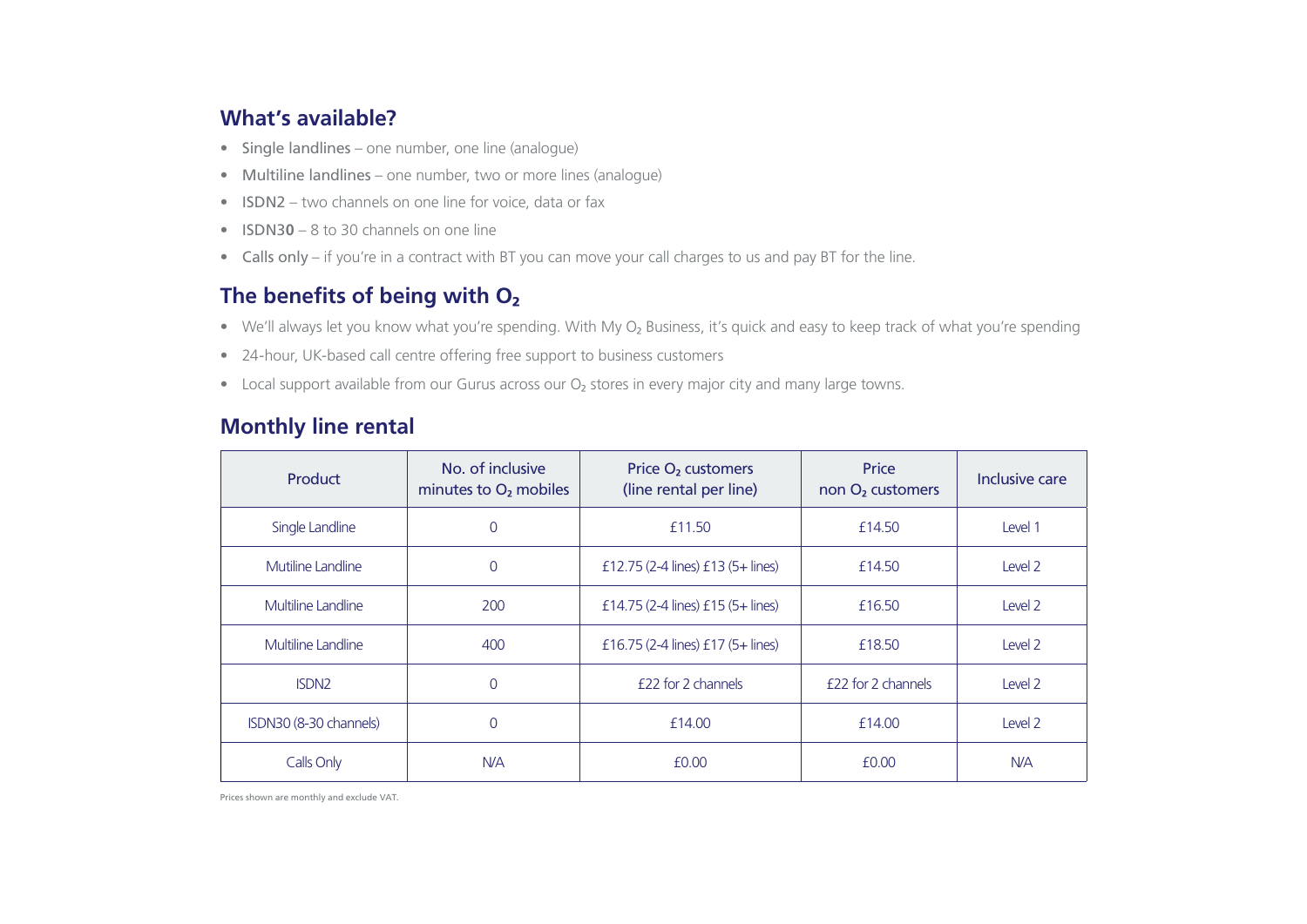# Call charges

| Call type                               | <b>Single Landline</b><br>Cost                          | Multiline/ISDN<br>Cost                                  |
|-----------------------------------------|---------------------------------------------------------|---------------------------------------------------------|
| Calls to landlines (local and national) | 3ppm                                                    | $0.95$ ppm                                              |
| Calls to Non Geographic numbers         | 5 <sub>ppm</sub><br>(Access Charge)<br>+ Service Charge | 5 <sub>ppm</sub><br>(Access Charge)<br>+ Service Charge |
| Calls to O <sub>2</sub> mobiles         | 6ppm <sup>*</sup>                                       | 4ppm                                                    |
| Calls to all other mobiles (except 3)   | 8ppm                                                    | 6ppm                                                    |
| Calls to 3 mobiles                      | 13ppm                                                   | 6ppm                                                    |

# Care Level Upgrades

| Upgrade                                           | <b>Single Landline</b><br>Cost |  |
|---------------------------------------------------|--------------------------------|--|
| Upgrade to Care Level 2<br>(Single Landline only) | £1.50                          |  |
| Upgrade to Care Level 3                           | £4.00                          |  |
| Upgrade to Care Level 4                           | £5.00                          |  |

\*First 200 minutes are included in Multiline 200 tariff and first 400 minutes are included on Multiline 400 tariff.

Call charges are for UK calls only. Call charges to 0800 numbers are free at all times. All prices shown are pence per minute and exclude VAT.<br>Calls to non-geographic numbers will also attract a Service Charge set by the S

## Minute bundle monthly subscription

| <b>Minutes</b> | Calls to standard UK<br>landlines and mobiles | Calls to $O2$ mobiles | Calls to standard UK landlines |
|----------------|-----------------------------------------------|-----------------------|--------------------------------|
| 200            | N/A                                           | £4.20                 | £1.82                          |
| 250            | £8.63                                         | N/A                   | N/A                            |
| 500            | £15.81                                        | £10.20                | £4.00                          |
| 1000           | £28.75                                        | £19.80                | £8.47                          |
| 2,000          | £51.75                                        | £36.00                | £16.50                         |
| 3,000          | N/A                                           | £52.20                | £23.93                         |
| 5,000          | £115.00                                       | £84.00                | £38.50                         |
| 7,000          | N/A                                           | £108.00               | £51.98                         |
| 10,000         | £201.25                                       | £156.00               | £71.50                         |
| 20,000         | £345.00                                       | £300.00               | £137.50                        |
| 50,000         | £862.50                                       | £756.00               | £346.50                        |
| 75,000         | £1293.75                                      | £1140.00              | £422.50                        |
| 100,000        | £1600.00                                      | £1400.00              | £650.00                        |

The total number of bundled minutes cannot exceed 100,000 per customer. For standard UK landline and mobiles bundles of 50,000 minutes or more, the maximum number of minutes which may be used to call mobile numbers shall not exceed 40% of the total bundle minutes. UK calls only. Minutes are valid for one month and unused minutes do not rollover to the following month. Calls to landlines include calls to numbers beginning 01, 02 and 03. All prices shown exclude VAT.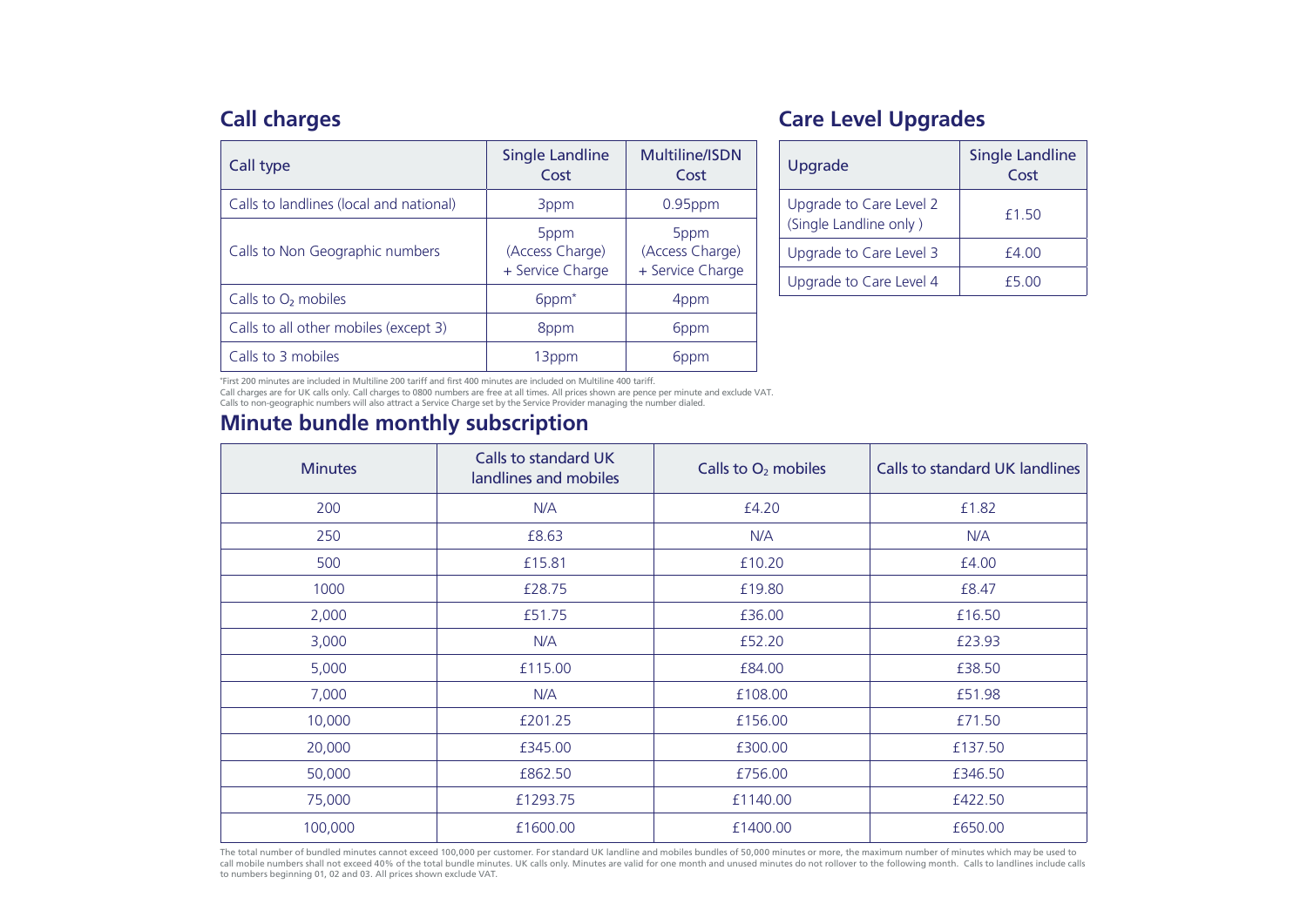# Other services

|                     |                                                          | Price per month                                    |              |        |
|---------------------|----------------------------------------------------------|----------------------------------------------------|--------------|--------|
| Service name        | What it does                                             | Analogue line                                      | <b>ISDN2</b> | ISDN30 |
| Caller display      | See who's calling you                                    | £1.00                                              | N/A          | N/A    |
| 1571 call minder    | Answer phone                                             | 94 <sub>p</sub>                                    | N/A          | N/A    |
| Call waiting        | Answer a call while on another                           | 50p                                                |              |        |
| <b>Call barring</b> | Block calls to premium numbers                           |                                                    |              | £3     |
| Call forwarding     | Sends calls to another number                            |                                                    | £1           |        |
| Call divert         | Sends calls to another number when<br>vou're unavailable | 50p plus standard call charges                     |              |        |
| Smart divert        | Set up call divert over the phone                        | £3.50 one-off set-up charge, then<br>50p per month | N/A          | N/A    |
| Call sign           | Add another number with its own ringtone                 | 50 <sub>p</sub>                                    | N/A          | N/A    |

All prices shown exclude VAT.

#### Use these services as much as you like at no extra charge

| 1471 | See which number called last |  |  |
|------|------------------------------|--|--|
| ---  |                              |  |  |

141 Hide your number when calling

#### These services are on a 'pay as you use' basis

Ringback 6p per use plus standard call charges Three-way call 6p per use plus standard call charges (applies to all parties)